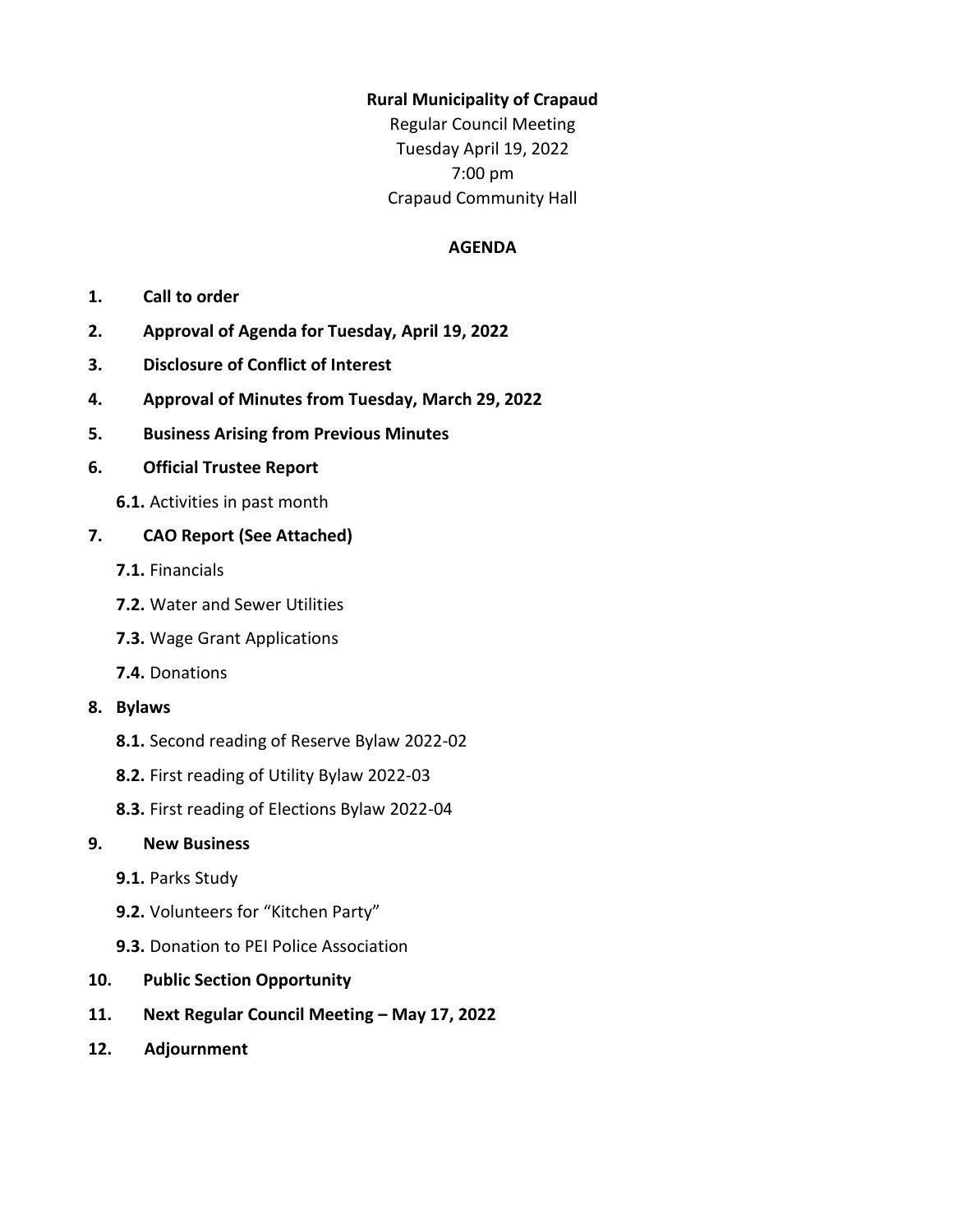### **Rural Municipality of Crapaud**

Regular Council Meeting Tuesday, April 19, 2022 7:00pm

Crapaud Community Hall

#### **MINUTES**

Present: Trustee: Roy Main

Also: Staff: Nicole DesRoches, CAO

- 1. **Introduction –** Official Trustee Main welcomed members of the public to the meeting.
- 2. **Call to order –** Official Trustee Main called the meeting to order at 7:01pm.
- 3. **Approval of Agenda for Tuesday, April 19, 2022**

The Official Trustee approved the agenda for April 19, 2022, as amended by removing the Utilities Bylaw and the PEI Police Association donation from the agenda.

- 4. **Disclosure of Conflict of Interest – None Declared**
- 5. **Approval of Minutes Tuesday, March 29, 2022** The Official Trustee approved the minutes as printed.
- 6. **Business Arising from previous minutes - None**
- 7. **Official Trustee Report**
	- 7.1. **Activities from previous month –**
		- 7.1.1. Official Trustee Main received a response from the Department of Transportation and infrastructure regarding traffic issues within the municipality. Mark Sherren, Regional Engineer will be meeting with the CAO to review traffic issue locations.
		- 7.1.2. Official Trustee Main stated that Water and Sewer Utility accounts statements have been sent to customers with outstanding balances. Multiple customers have already made payments or contacted the Municipal Office to set up a payment arrangement.
		- 7.1.3. The municipality has continued to discuss financials with the Crapaud Fire Department.
		- 7.1.4. The "Crapaud Volunteer of the Year" award will not happen during the Official Trustee's term. It was suggested that this award be given to a resident once the new Council is elected before year end.
		- 7.1.5. The municipality is seeking volunteers to assist with investigating both children's parks within the community. We are seeking a total of five volunteers for this committee with a minimum of two from Sherwood Forest area. Volunteer notices for the parks committee will be posted online and at local businesses.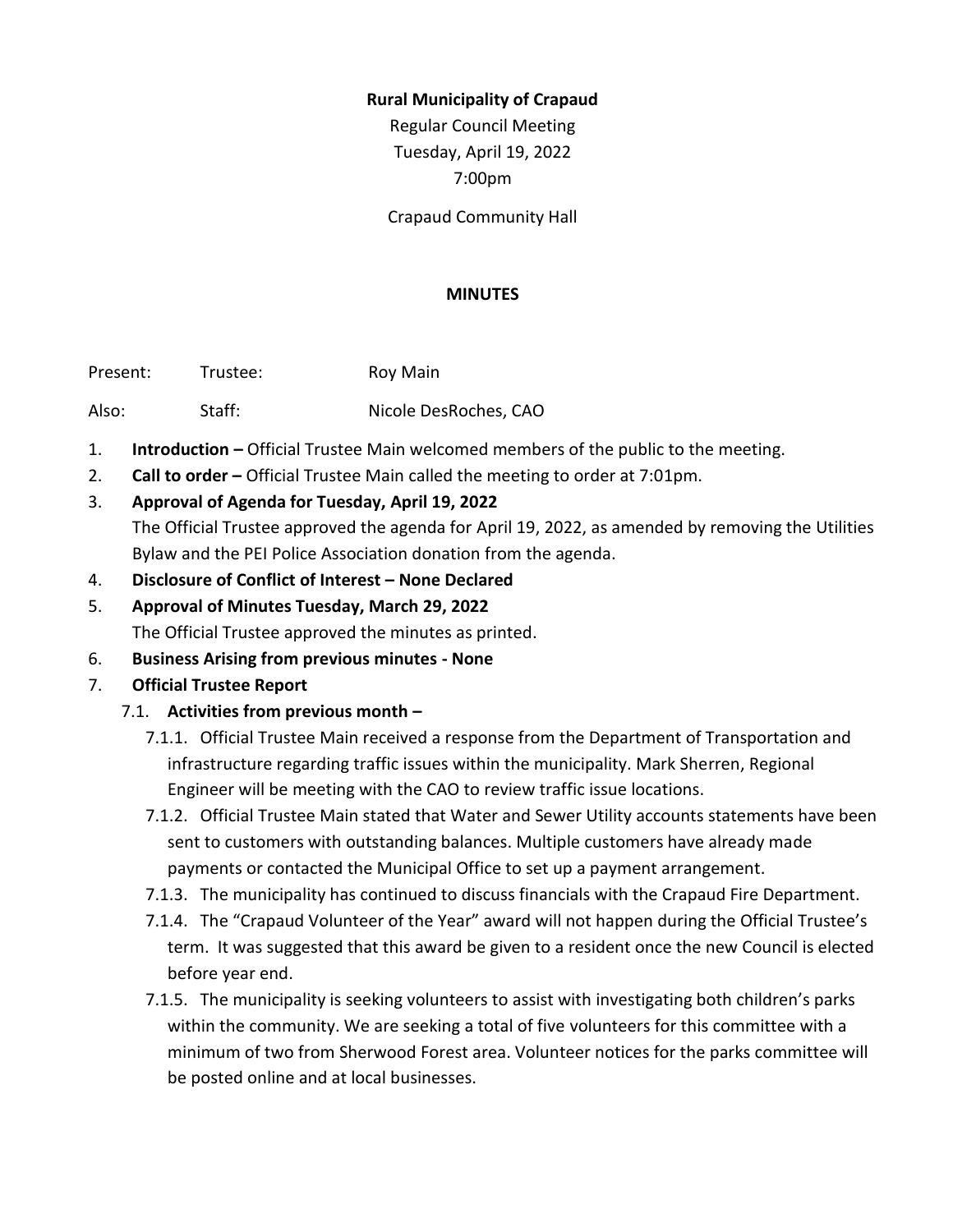7.1.6. Official Trustee Main informed residents that volunteers would be required if the "Kitchen Party" were to occur at the Crapaud Exhibition in July. Volunteer notices for the "Kitchen Party" committee will be posted online and at local businesses.

# 8. **CAO Report (Attached)**

- 8.1. The CAO presented her report noting that the operational and capital budget were approved and submitted to Municipal Affairs.
- 8.2. Statements have been mailed to residents with outstanding Water and Sewer Utility account balances. Water and Sewer Utility invoices for 2022 are being prepared and will be sent to customer by May 31, 2022.
- 8.3. Applications for the 2022 Canada Summer Jobs and the Summer Jobs for Youth have been submitted. Crapaud is interested in hiring two summer positions.
- 8.4. Bluefield High School has contacted the Municipal Office inquiring on a \$1,000 donation to provides two \$500 awards to students in the graduating class.

**MOTION 2022-177:** That the Rural Municipality of Crapaud donates \$1,000 to Bluefield High School for two \$500 awards given to students in the 2022 graduating class. **Official Trustee Main approves this motion.**

- 8.5. The Crapaud Community Hall has various bookings scheduled for 2022, including The Victoria Playhouse, as well as local booking for weddings, wedding receptions and birthday parties.
- 8.6. The FPEIM Annual Meeting is on Monday, April 25 in North Shore and the CAO will be attending this meeting.

# 9. **Municipal Bylaws**

- 9.1. **MOTION 2022-178:** Whereas bylaw #2022-02 being the Municipal Reserve Fund Bylaw was read and approved a first time on March 29, 2022, and whereas Bylaw #2022-02 is hereby reading and approved a second time on April 19, 2022. Be it resolved that Bylaw #2022-02, the Municipal Reserve Fund Bylaw be adopted by council. **APPROVED**
- 9.2. **MOTION 2022- 179:** That bylaw #2022-04 being the Election Bylaw replacing bylaw #2018-10 in its entirety be read a first time at the council meeting held on the 19<sup>th</sup> day of April 2022. **APPROVED**.
- 9.3. **MOTION 2022- 180:** That bylaw #2022-04 being the Election Bylaw be approved by the Official Trustee at the council meeting held on the 19th day of April 2022. **APPROVED**

# 10. **Public Section Opportunity**

- 10.1. Joanne Harvey asked about the wage grants applications and if these applications included Ivan Lowther's salary. The two grants' applications are for summer students and another application will be submitted for Ivan Lowther.
- 10.2. Joanne Harvey asked about the Bluefield awards donation and if it is only given to students in the Crapaud region. She asked if any donations will be given to graduating students from Englewood School. The CAO will pass this suggestion on to the School.
- 10.3. Joanne Harvey asked if the municipality had previously received any grant funds for local children's parks. In the past, Council had investigated potential grants, but no applications were submitted. She also inquired on funding for the Crapaud Community Hall. An application was submitted, and the Community is awaiting the funds.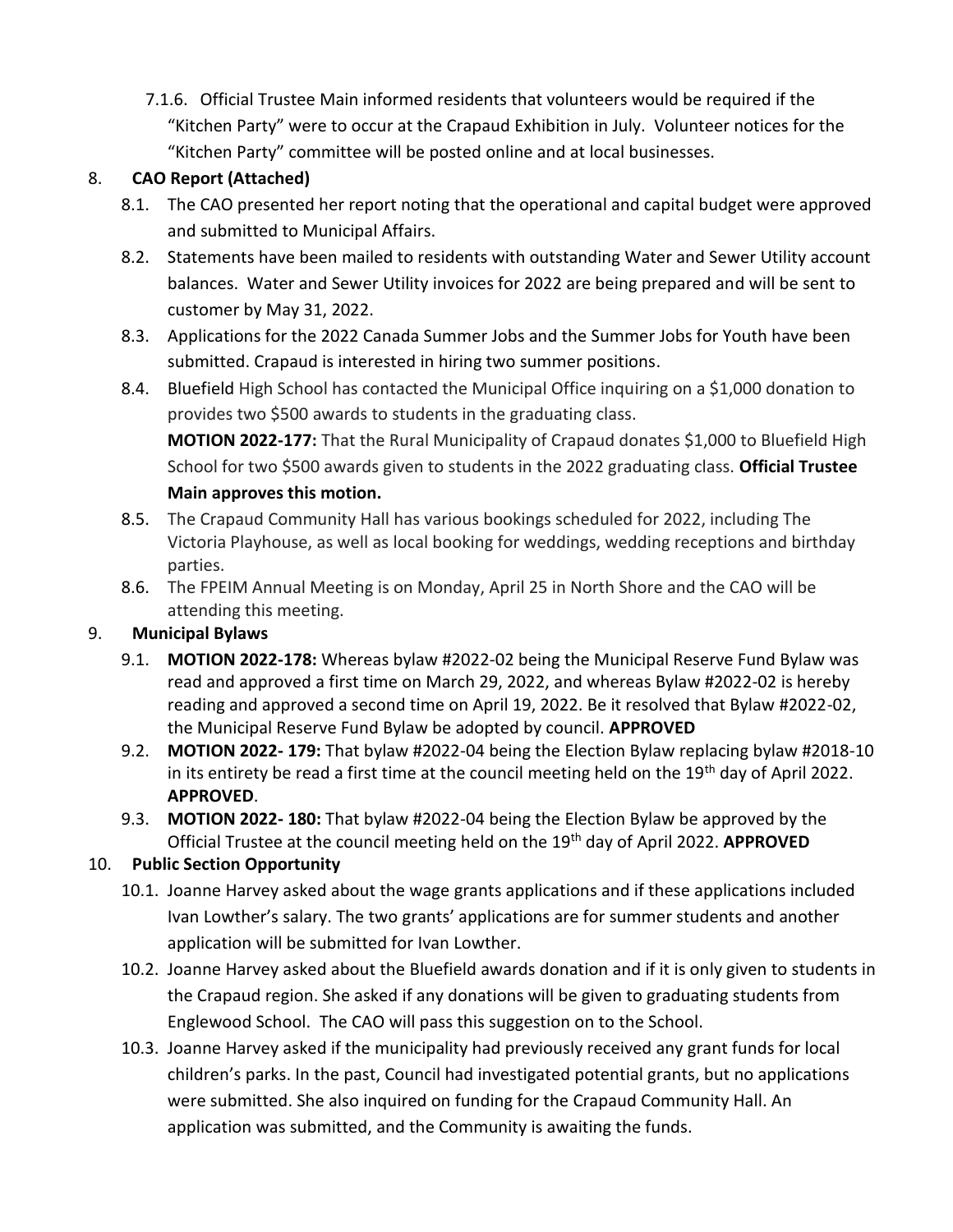- 10.4. Joanne Harvey asked what employees were on the payroll annually. The CAO and the Water and Sewer operator are employed year-round.
- 10.5. Susan Williams-Bulman asked if an application had been submitted for the Special Projects Wage Grant for Ivan Lowther. That application will be submitted in the near future.
- 10.6. Susan Williams-Bulman asked about the Elections Bylaw and if residents were notified about the bylaw being reviewed. The bylaw was posted on the web site. She inquired on the maximum amount a candidate can spend to run for the office of Mayor suggesting it was too high in her opinion. Official Trustee Main stated that it is set at \$10,000 in 2018.
- 10.7. Joanne Harvey inquired on having a financial audit prepared outlining funding that has been received through various grants for the Crapaud Community Hall and details on what the funding was used for.
- 10.8. Della Ferguson asked about the "Kitchen Party" and when a decision will be made whether it will occur in 2022. The Official Trustee stated the deadline for individuals to volunteer is April 29 and if no volunteers came forward then the event would not take place.
- 11. **Date of next regular Council meeting – Tuesday, May 19, 2022, at 7:00pm**

# 12. **Adjournment**

12.1. The Official Trustee Main adjourned the meeting at 7:38pm